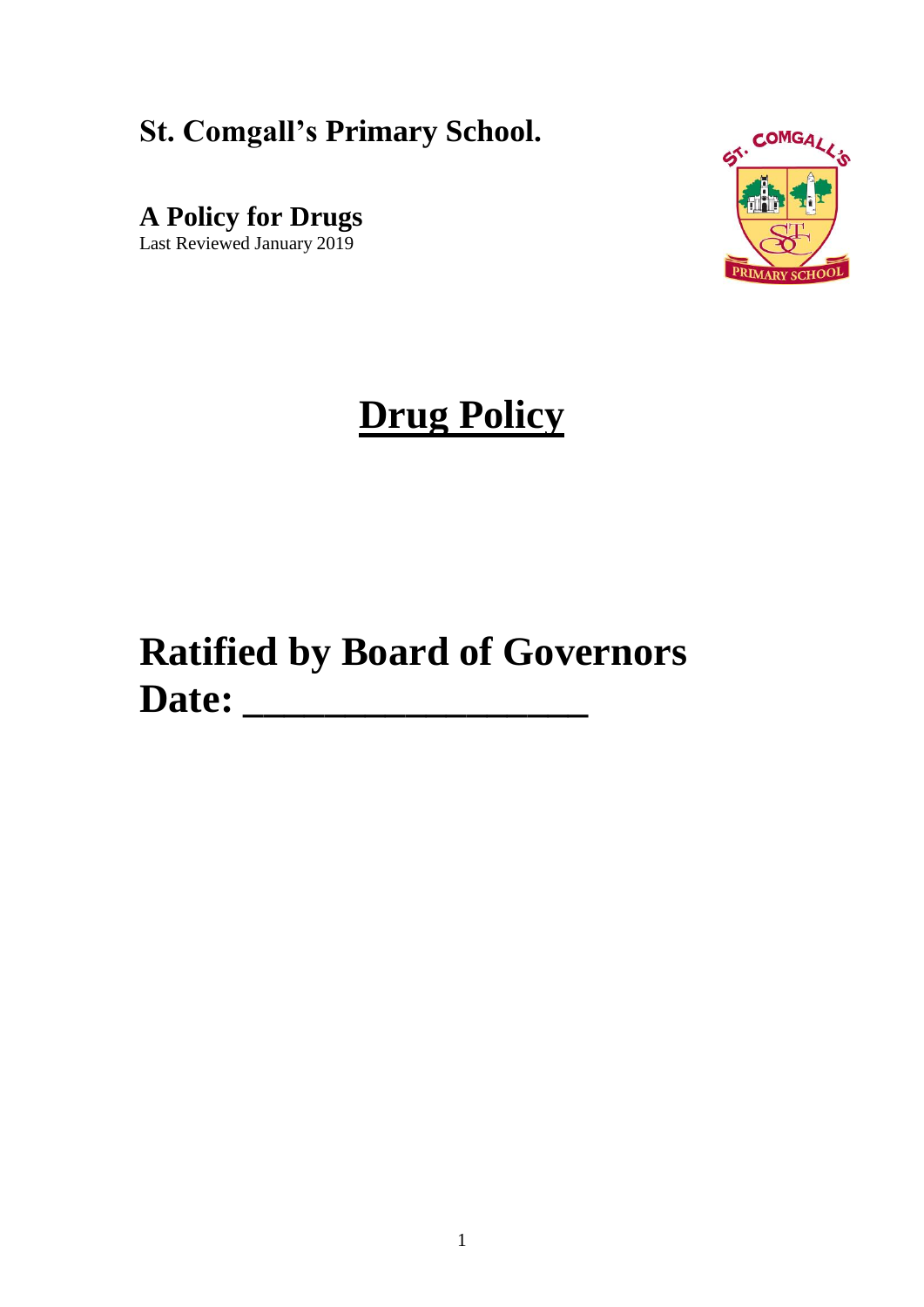### **Contents**

## **Introduction**

- **Rationale**
- **Definitions**
- **Ethos**
- **Aims and Objectives**

### **Development and Implementation**

- **Roles and Responsibilities**
- **Training and Information**
- **Drug Education Programme**
- **Procedures for dealing with drug-related incidents**
- **Procedures for the administration of prescribed medication**
- **Monitoring and Evaluation**
- **Communication and Dissemination of policy**
- **Appendix (Please see appendices within)**
	- **Form for reporting suspected guidelines drug related incidents**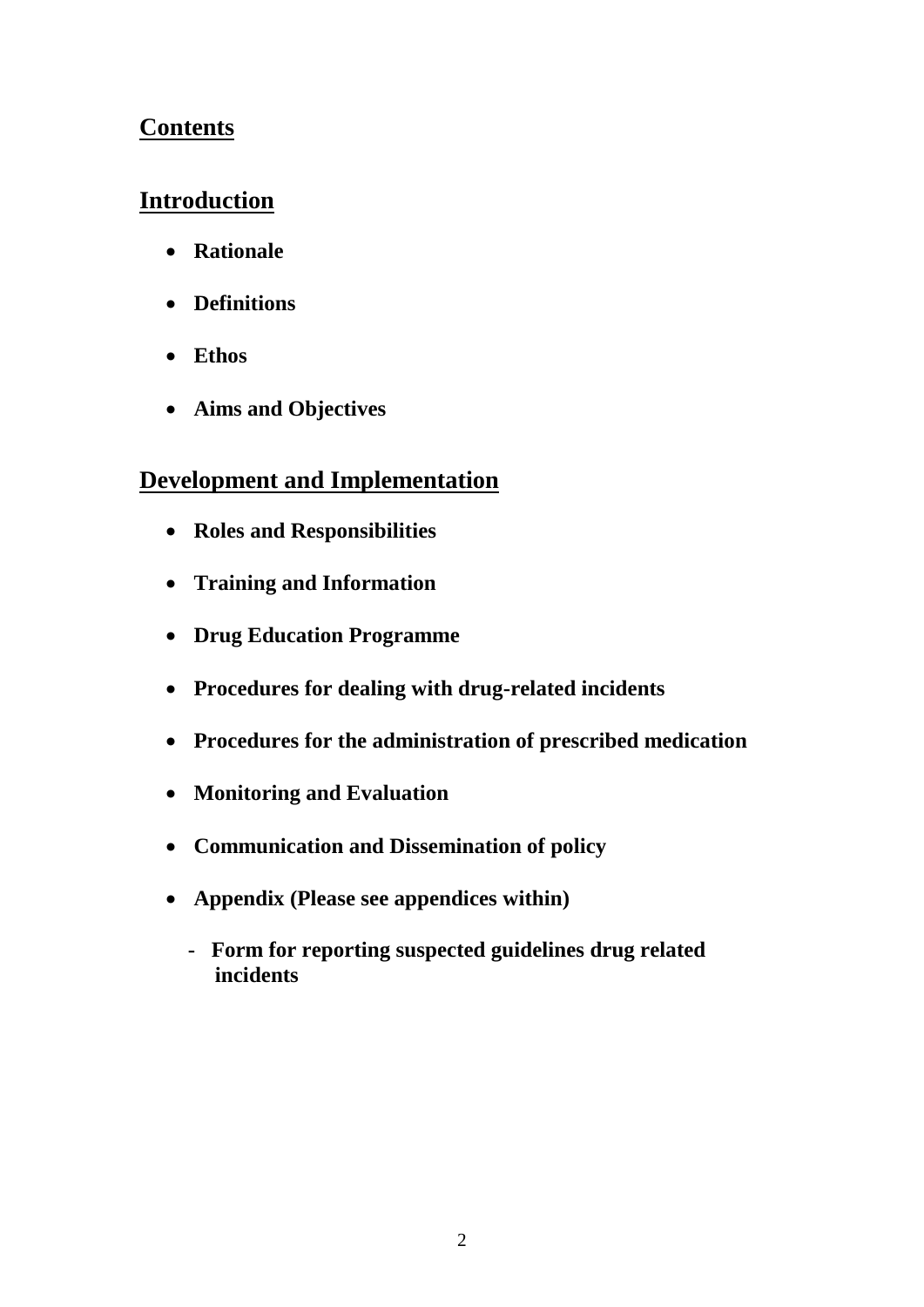#### **Rationale**

**For the purpose of this document the term 'drugs' includes tobacco, alcohol, over-the-counter and prescribed medication, volatile substances and controlled drugs. St Comgall's Primary School does not condone the misuse of drugs but recognises that there has been a considerable increase in the abuse of drugs in recent years in Northern Ireland. Drug misuse appears to be affecting an everyounger population and the so-called "recreational" use of drugs can lead to a dangerous acceptance of illegal and harmful drug misuse as part of everyday life.**

**We believe that St Comgall's has a vital preventative role to play in combating the misuse of drugs by young people and we therefore include a Drug Education Programme in our curriculum.**

**St Comgall's Primary School sees its role as that of a caring community committed to the physical, mental, social, emotional, moral and spiritual health, safety and wellbeing of our pupils and staff.** 

**We want our pupils to make informed and responsible decisions about drugs by increasing their knowledge and by developing in them appropriate values, attitudes and skills. However, we recognise that drug misuse is a wholecommunity issue and that schools alone cannot solve the drugs problem; the school is only one of a number of groups and agencies which must play a part the education of young people in and we make use of their expertise where possible in the delivery of the programme.**

*"There is a public perception that drug misuse is mainly an issue in disadvantaged inner city areas ......... The misuse of drugs and other potentially harmful substances is just as much an issue for young people in rural areas and affluent communities and educationally successful young people are just as likely to put themselves at risk as low attainers".* **(DENI 2004/9)**

**All staff (teaching and non-teaching), should familiarise themselves with the information included in this policy and further copies may be obtained from the Designated Teacher for Drugs (Mrs McIntyre)**

**Copies of the guidance on which this policy is based (Drugs: Guidance for Schools in N. Ireland 2004) are available from the Department of Education website [www.deni.gov.uk](http://www.deni.gov.uk/)**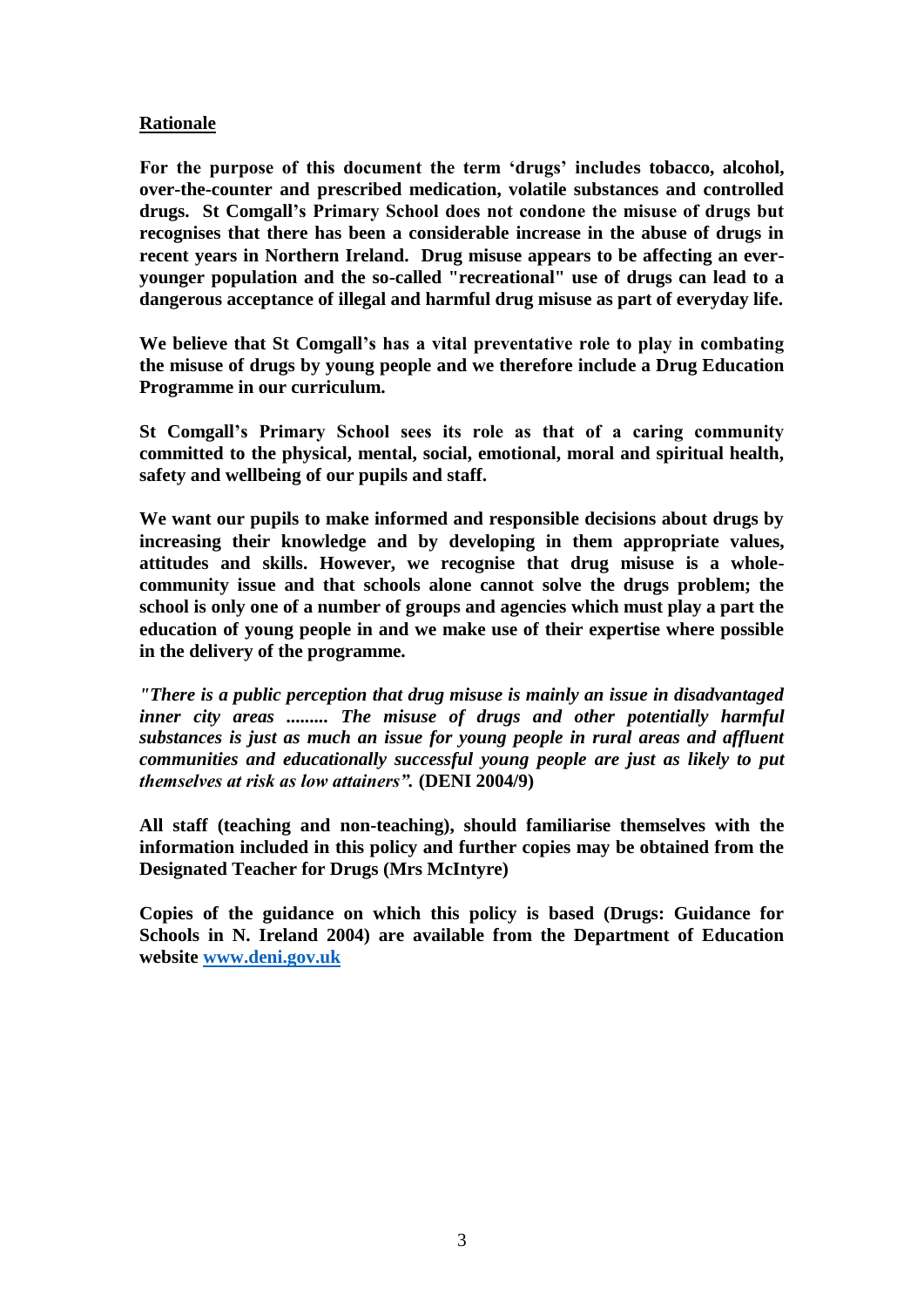#### **Definitions**

**For the purpose of this document and in line with the guidance issued to all schools by the Department of Education drugs will include any substance which, when taken, has the effect of altering the way the body works or the way a person behaves, feels, sees or thinks.** 

**As well as everyday substances such as tea and coffee, drugs include:**

- **alcohol and tobacco;**
- **"over-the-counter" medicines, such as paracetamol;**
- **prescribed drugs, such as antibiotics, tranquillisers, inhalers and Ritalin;**
- **volatile substances, such as correcting fluids/thinners, gas lighter fuel, aerosols, glues and petrol;**
- **controlled drugs, such as cannabis, LSD, Ecstasy, amphetamine sulphate (speed), magic mushrooms (processed), heroin and cocaine; and**
- **other substances such as amyl/butyl nitrite ('poppers') and unprocessed magic mushrooms.**

**Drugs Paraphernalia you may find: -**

- **•Drugs themselves**
- **•Cigarette papers**
- **•Pipes, buckets, Bongs and plastic bottles**
- **•'Wraps', (square folds of paper which contained powder)**
- **•Cling film, foil and small plastic bags to hold small quantities of drugs**

**A drug-related incident includes: –**

- **Drug-related litter on or near school premises**
- **Suspicion or allegations made in or out of school**
- **Disclosure of drug misuse taking place**
- **Pupils displaying symptoms of drug misuse**
- **Pupils or adults with drugs on school premises**
- **Pupils or adults taking drugs on school premises**
- **Pupils or adults selling drugs on school premises**

**Any of the above whilst on school transport, a school trip, a school minibus or authorised school related activities**

**The above are just examples and are not an exhaustive list.**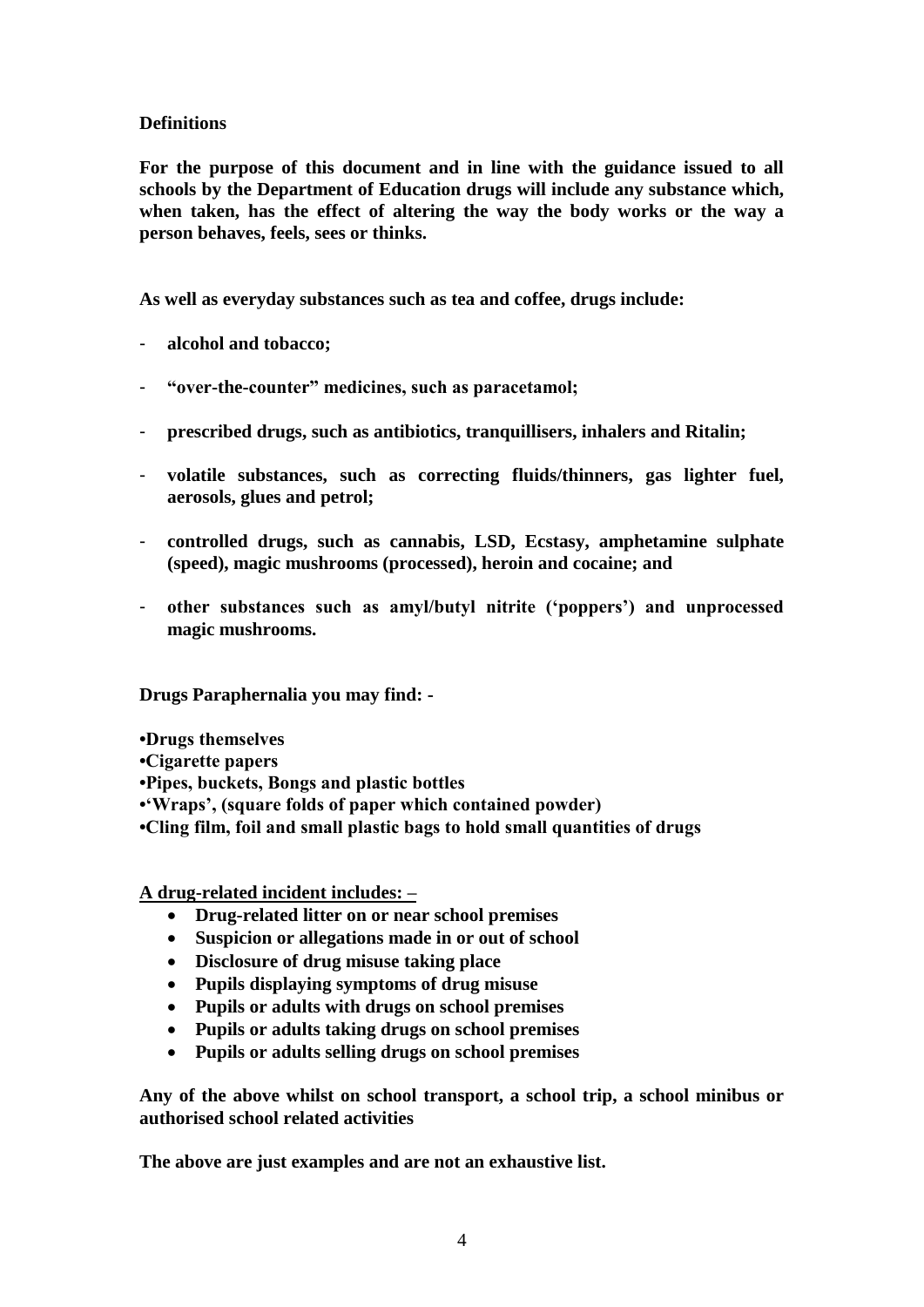#### **Roles and Responsibilities**

#### **Pupils**

 **Be aware of and adhere to school rules in relation to drug use/misuse, including tobacco, alcohol, over-the-counter and prescribed medication, volatile substances and controlled drugs.**

#### **All staff (teaching and non-teaching)**

- **Be alert to the possibility of drug use/misuse.**
- **Be familiar with the school's procedures in the handling of suspected drug-related incidents.**
- **It is not the responsibility of the individual staff member to investigate the circumstances surrounding an incident, however he/she should deal with any emergency procedures if necessary.**
- **Any information, substance or paraphernalia received should be forwarded to the designated teacher for drugs who may have to take immediate action.**

#### **Teachers delivering the Drug Education programme**

**In addition to the above:**

- **Deliver the school's drug education programme.**
- **Try to create an atmosphere in the classroom in which pupils can freely contribute to discussion, safe in the knowledge that the comments, ideas and feelings of the group are valued.**
- **Support pupils in their class if necessary.**
- **Liaise with the designated teacher for drugs regarding any aspect of the programme/policy, as necessary.**

#### **The Designated Teacher for Drugs** *(Mrs McIntyre)*

- **Ensure that all staff and parents are aware of and have access to a copy of the policy. (website)**
- **Have oversight and co-ordination of the planning of curricular provision in compliance with the statutory requirements including periodic update and review of the policy.**
- **Liaise with other staff responsible for pastoral care in coordinating the delivery of the drug education programme.**
- **Co-ordinate training and induction of all staff in the procedures for dealing with incidents of suspected drug misuse.**
- **Be responsible for coordinating the school's procedures for dealing with incidents of suspected drug misuse.**
- **Determine the circumstances surrounding the incident** 
	- **Complete a suspected incident report form and forward to principal.**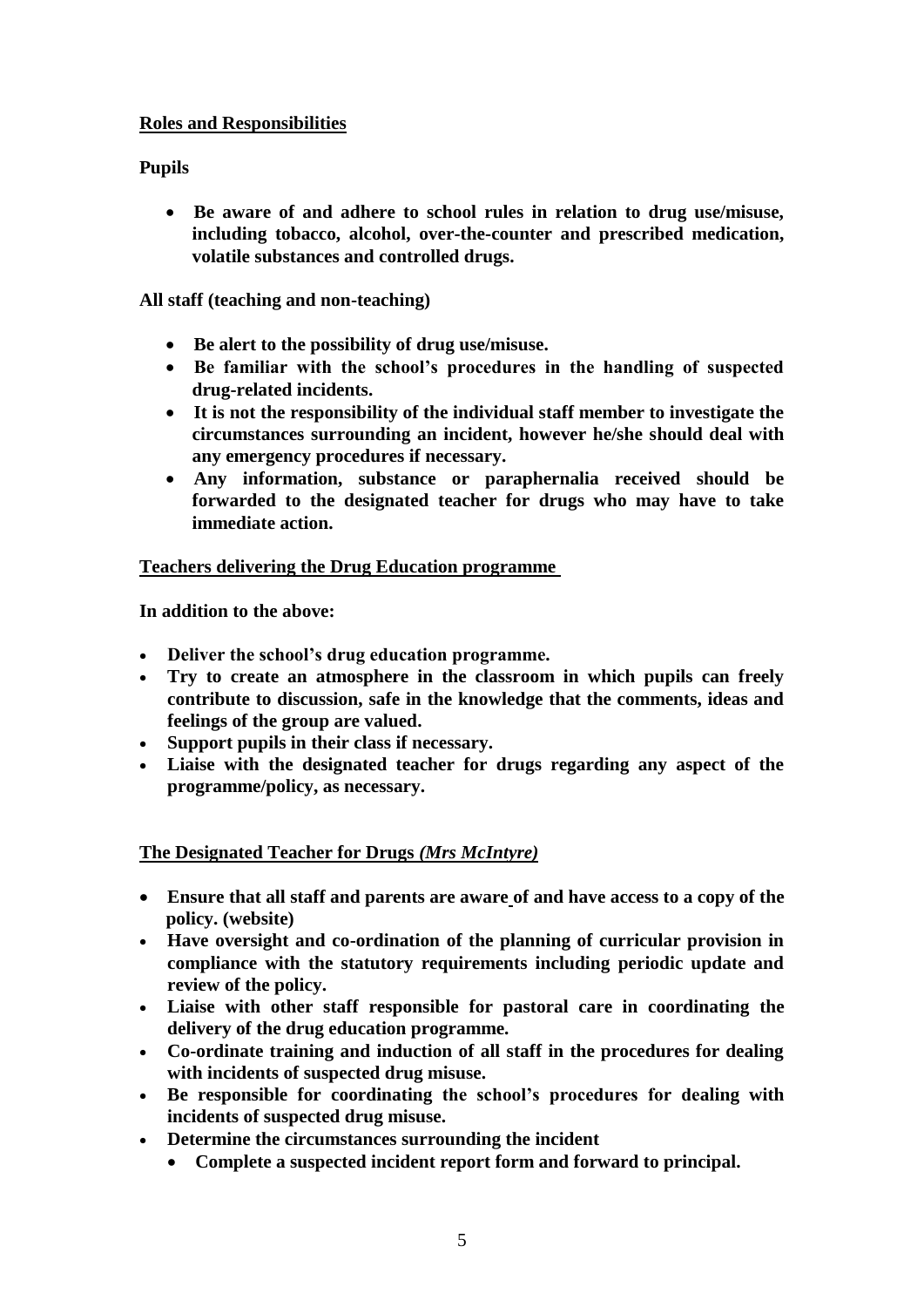- **Ensure the engagement and active participation of parents in all aspects of drug education.**
- **Act as the point of contact for outside agencies working with the school.**

#### **The Principal**

 **Ensure that members of the Board of Governors have been consulted on and ratified the policy.**

**In the case of incidents of suspected drug misuse:**

- **Ensure the welfare and wellbeing of the pupil(s) involved in the incident and the rest of the school community.**
- **Ensure that the following people are informed (where relevant):**
- **\* Parents/Guardians**
- **\* PSNI - preferably the Community and Schools Involvement Officer (CSIO)**
- **\* Board of Governors**
- **\* Designated Officer in EA/CCMS**
- **\* Members of staff**
- **\* Other pupils and parents informed within the confines of confidentiality**
	- **Agree, in consultation with the Board of Governors, appropriate pastoral and disciplinary responses in relation to the incident, including counseling services/support.**
	- **Retain written records of the incident and ensuring a copy of the reports are submitted to Board of Governors, EA/CCMS as appropriate.**
	- **Review procedures and amend.**

#### **The Board of Governors**

- **Examine and approve the completed policy and education programme, prior to their implementation in the school.**
- **Ensure the policy is published in the school prospectus and that it is reviewed at regular intervals.**
- **Be fully aware of and adequately trained to deal with suspected incidents of drug misuse, including tobacco and alcohol, and their appropriate disciplinary response.**
- **Agree in consultation with the principal appropriate pastoral and disciplinary responses in relation to suspected drug related incidents.**

**It is recommended that there should be a designated Governor to work with the principal and designated teacher for drugs in relation to drug related issues. In this case at St. Comgall's it will be our Child Protection Governor.**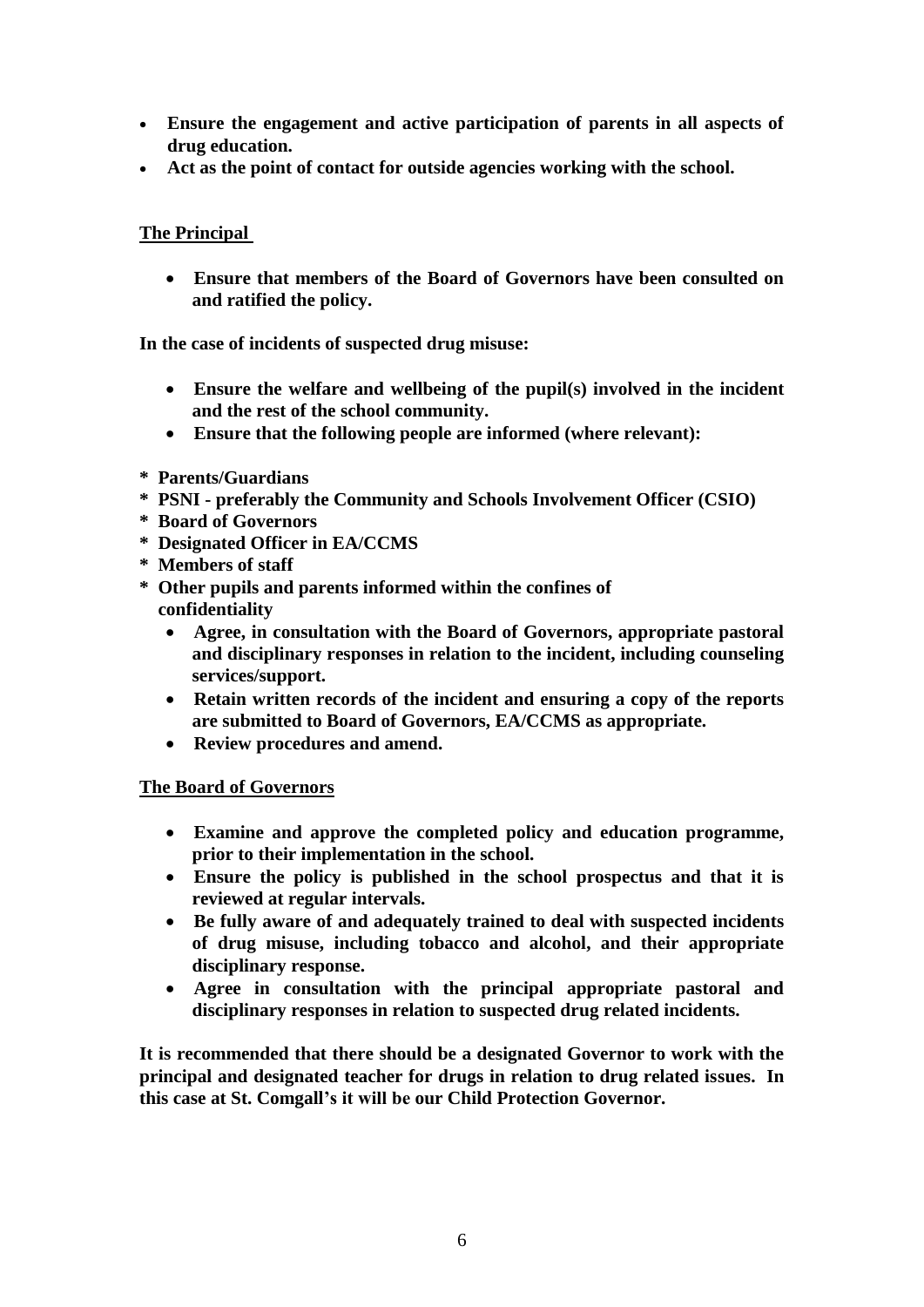#### **Parents/Guardians**

- **Support your son/daughter if they have become involved with drugs.**
- **Support the school in the development and implementation of this policy, including the school's procedures for handling incidents of suspected drug misuse and the drug education programme.**

#### **The Building Supervisor- Mr. McDonnell**

- **Be vigilant around and conduct regular checks of school grounds for drugrelated paraphernalia. Inform the designated teacher for drugs should any be found.**
- **Ensure the safe storage, handling and disposal of potentially harmful substances such as solvents and cleaning fluids.**

#### **Training and Information**

**All staff (teaching and non-teaching) and Governors will be provided with training to support the full implementation of this policy including the delivery of the drug education programme (Information awareness sessions will be offered to parents/guardians).**

#### **The Drugs Education Programme**

**The drug education programme in St Comgall's Primary School is just one part of the whole school response to drug use/misuse. The programme provides opportunities for pupils to:**

- **acquire knowledge and understanding in relation to drug use/misuse;**
- **identify values and attitudes in relation to drug use/misuse;**
- **develop skills to enable them to consider the effects of drugs on themselves and others; and**
- **make informed and responsible choices within the context of a healthy lifestyle.**

**\*\*(***This will be a rolling programme which is generic. For now, we have PSNI community Liaisons working within the school on these issues. See publications Pathways to Life and Drugs Awareness Guidance in Schools documents DENI)***\*\***

#### **Procedures for dealing with suspected drug related incidents**

**Fundamental to dealing with incidents of suspected drug misuse is the principle of** *'in loco parentis'***, and St Comgall's Primary School will always take the steps that would reasonably be expected of any parent to safeguard the wellbeing and safety of all the pupils in their charge.**

*The following headings need to be addressed when procedures for handling drugrelated incidents are being developed***:**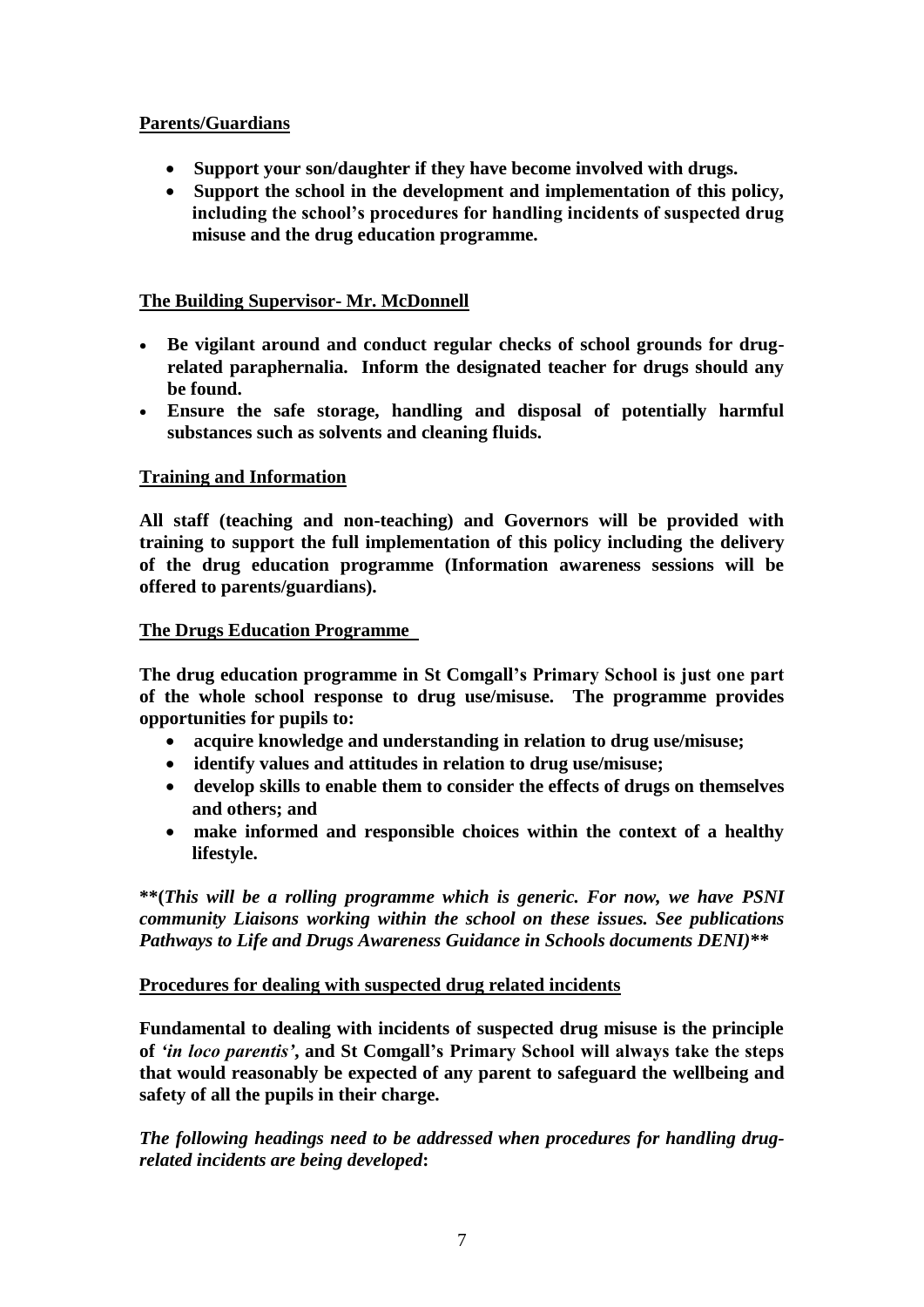- *Outline the school rules with regards to drugs, including tobacco, alcohol, over-the-counter and prescribed medication, volatile substances and controlled drugs.*
- *Outline legal responsibilities of all staff and the involvement of the police.*
- *Outline the procedures for responding consistently to any incidents of suspected drug use/misuse.*
- *Outline the emergency First Aid procedures for incidents of suspected drug misuse (see First Aid Policy).*
- *Make explicit the school's position in relation to the issues of searching, detaining and confidentiality.*
- *Describe the range of pastoral and disciplinary responses that may be put in place, ensuring that the responses match the needs and seriousness of the situation. Every incident should be dealt with on its own merit (a graded response addressed within the Discipline Policy).*
- *Identify support strategies and/or services which are available to young people, staff and families. The Pastoral Support for pupils and their families will be contained within our Pastoral Care Policy.*

**Within our school, we will consider and develop all these issues as the process of consultation develops with staff and interested parties within the school (beginning with SLT).**

**The school will at all times give careful consideration as to how any information relating to an incident of suspected/confirmed drug use/misuse is communicated to staff, pupils and parents/guardians.** 

**The parents/guardians of the pupil(s) directly involved in an incident of suspected drug use/misuse will be informed of the incident recognizing that the future of a child or adult can be adversely affected. Confidentiality is of paramount importance in drug related incidents and subsequent outcomes.**

#### **Dealing with the Media**

**If the school receives an enquiry from the media the caller will only be referred to the principal or, in the absence of the principal, a designated nominee.**

**When responding to the media the privacy of the pupil(s), his/her family and/or any staff members will be respected at all times.**

#### **Monitoring and evaluation**

**St Comgall's Primary School will ensure that procedures are put in place to monitor and evaluate the effectiveness of all aspects of this policy. Information will be regularly collected from pupils and staff as part of the monitoring process, and this will then be evaluated against the aims and objectives of the policy at appropriate intervals.** 

#### *The following issues need to be addressed:*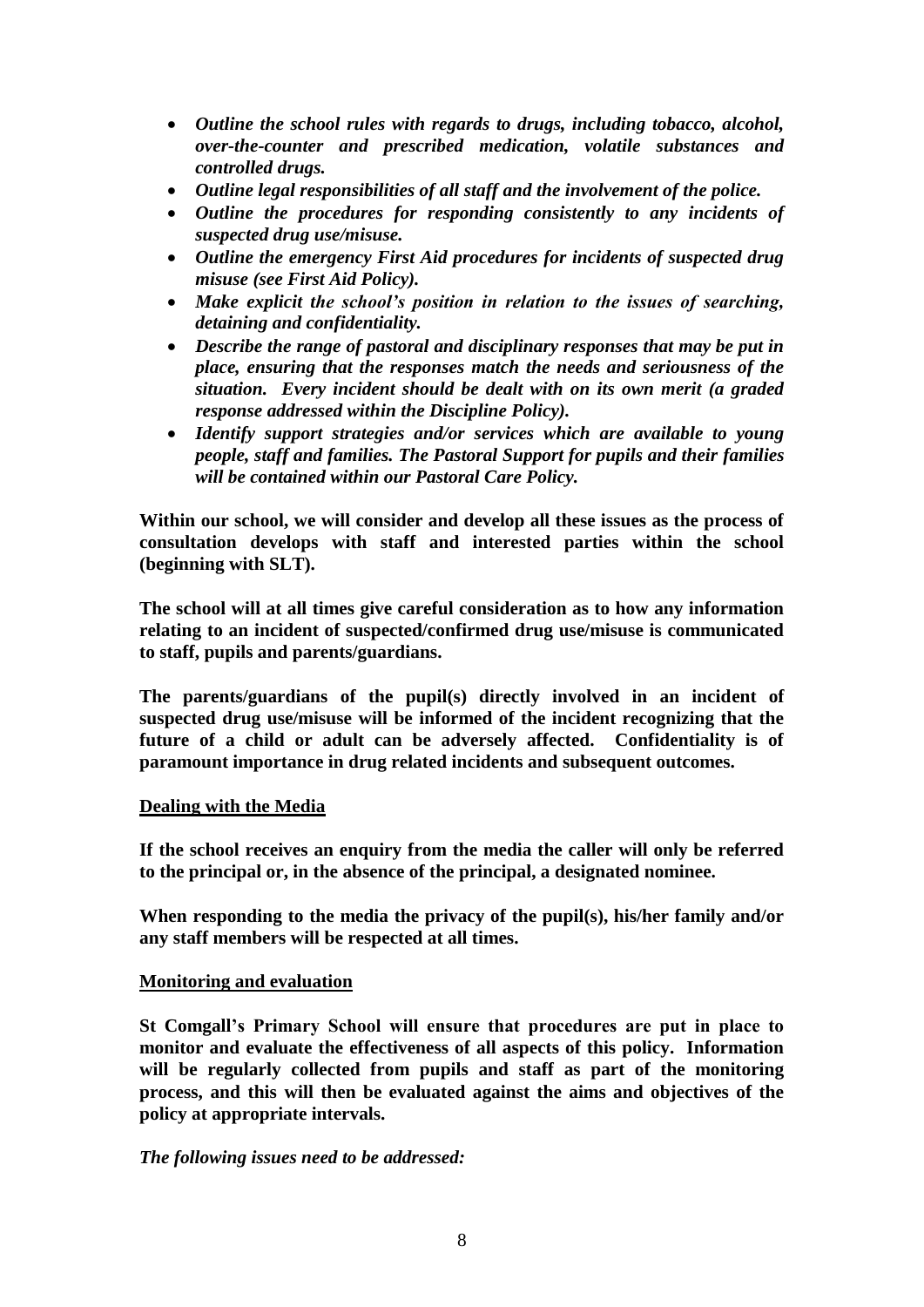- *What exactly is to be monitored/evaluated?*
- *How precisely will this be monitored/evaluated?*
- *When will monitoring/evaluation happen?*
- *By whom will the monitoring/evaluation be undertaken?*
- *Implications of the outcomes e.g. review of policy, including changes to the drug education programme.*
- *Action to be taken.*
- *Links to other school Policies/Guidelines It may be appropriate to refer to other specified school policies e.g. Behaviour Management/Discipline Policy, Pastoral Care Policy, Guidelines for administering prescribed medication etc. where they have a direct impact on the school's drug policy.*

#### **Communication and Dissemination of Policy**

**(***It is a statutory requirement for schools to include a description of their drug policy in their prospectus***)**